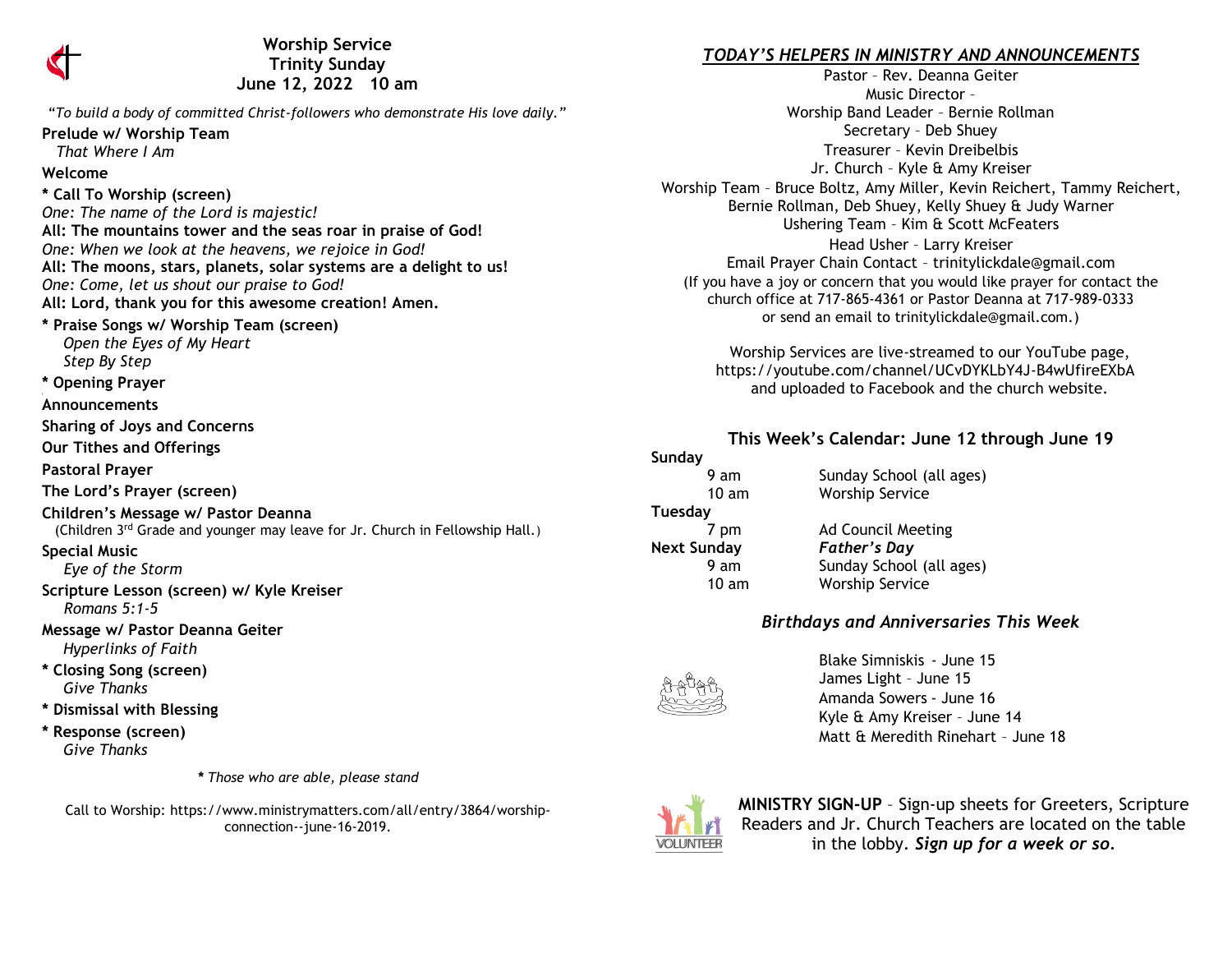# **Trinity UMC is looking for a part-time Keyboardist/Pianist**



Applicant should be proficient on playing keyboard instruments. Have the ability to read music and to work with other musicians/vocalists. Be comfortable with Contemporary and Traditional Music/Worship styles. Contact the church for a complete job description at 717-865- 4361 or [trinitylickdale@gmail.com.](mailto:trinitylickdale@gmail.com)

--------------------------------------------------------------------------------------------



**MONUMENTAL VBS "Celebrating God's Greatness" June 27 to July 1 6:30—8:30 pm 3 years old thru completed 6th grade**

At VBS, we will go off-road for adventures through the colorful canyons and trails of God's great outdoors. By exploring God's awesomeness, kids form a rock-solid faith for the road ahead! Registration paperwork is on the table in the lobby and on the church website. Questions or to volunteer, see Gay Kreiser or Deb Shuey. --------------------------------------------------------------------------------------------

**SUMMER CHURCH CAMP -** Start picking your Summer Church Camp Adventure. Brochures for Gretna Glen Camp are available in the lobby. The church will pay half the fee for one camp for any child/youth from Trinity who attends. Need help selecting a camp for your child, see Sheila Seaman or Pastor Deanna.